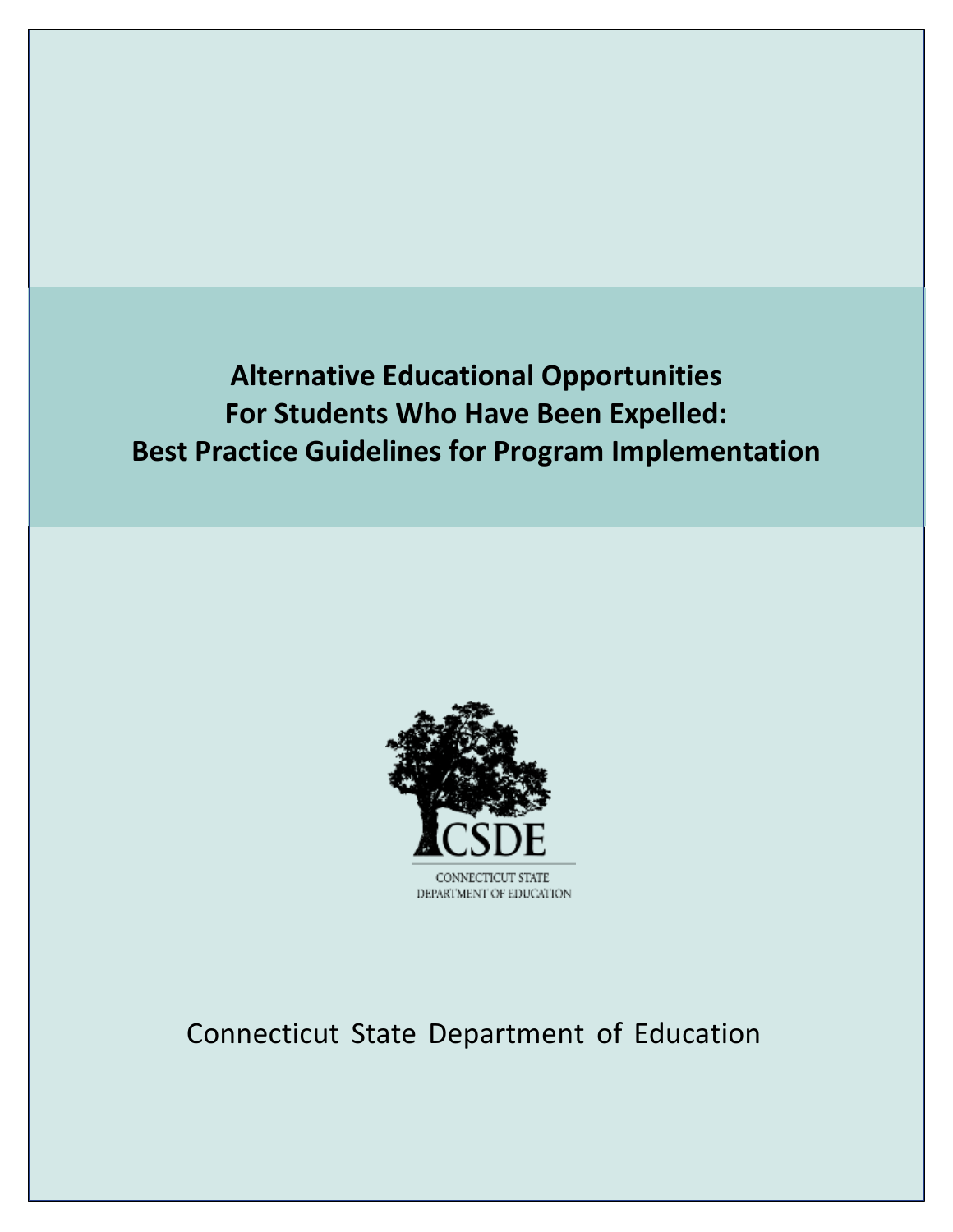# **Alternative Educational Opportunities For Students Who Have Been Expelled: Best Practice Guidelines for Program Implementation**

August 31, 2018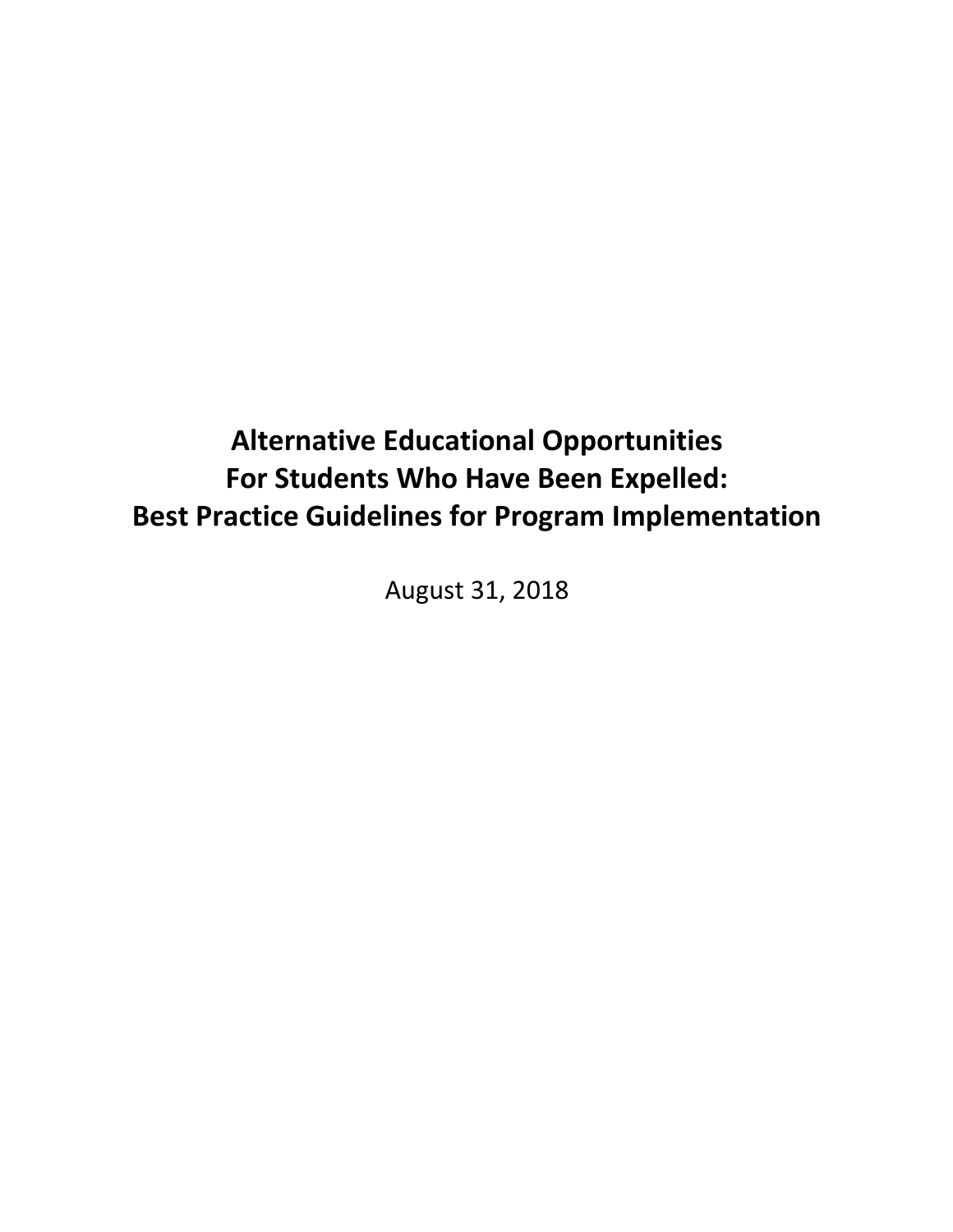## **Contents**

|  | 3. Climate and Culture: Discipline, Behavior Management and School Safety 4         |
|--|-------------------------------------------------------------------------------------|
|  | 4. Counseling and Support Services for Socio-Emotional and Life Skill Development 5 |
|  | 5. Responsibilities and Training for Educators: Administration, Teachers and Staff6 |
|  |                                                                                     |
|  |                                                                                     |
|  |                                                                                     |
|  |                                                                                     |

The Connecticut State Department of Education is committed to a policy of equal opportunity/affirmative action for all qualified persons. The Connecticut State Department of Education does not discriminate in any employment practice, education program, or educational activity on the basis of **race, color, religious creed, sex, age, national origin, ancestry, marital status, sexual orientation, gender identity or expression, disability (including, but not limited to, intellectual disability, past or present history of mental disorder, physical disability or learning disability), genetic information, or any other basis prohibited by Connecticut state and/or federal nondiscrimination laws. The Connecticut State Department of Education does not unlawfully discriminate in employment and licensing against qualified persons with a prior criminal conviction.** Inquiries regarding the Connecticut State Department of Education's nondiscrimination policies should be directed to:

Levy Gillespie Equal Employment Opportunity Director/Americans with Disabilities Act Coordinator Connecticut State Department of Education 450 Columbus Boulevard, Suite 607 Hartford, CT 06103 860-807-2071 Levy.Gillespie@ct.gov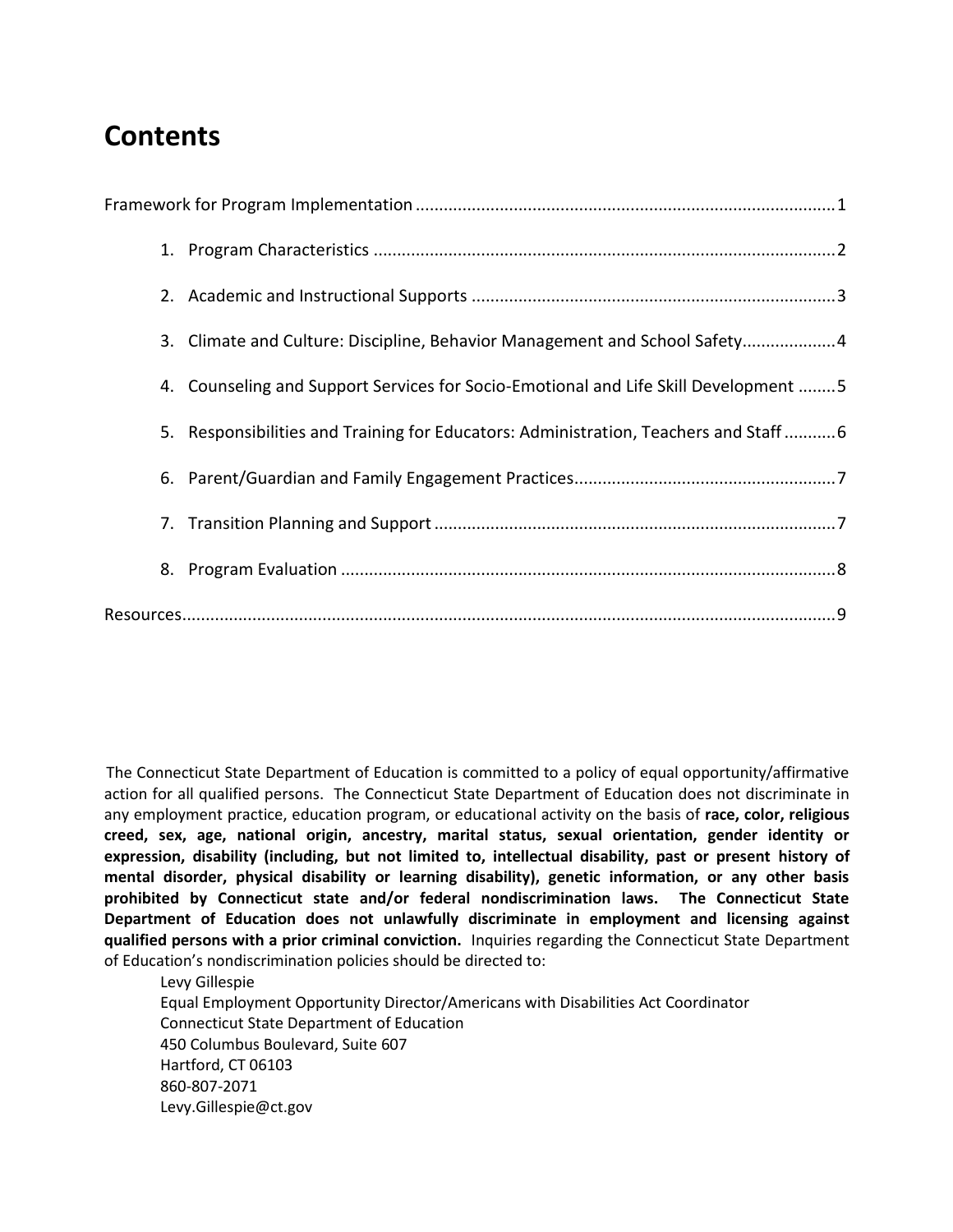The expulsion of students from their school may be an indication that the students have intense educational needs. While students who are expelled do not have rights that exceed those of their peers in the traditional school setting, they may require more intensive supports to ensure their success and equitable access to a high-quality education. These *Best Practice Guidelines* provide a framework to support the implementation of high-quality programming for students placed in an existing alternative program or school or a different alternative educational opportunity created in accordance with Connecticut General Statutes (C.G.S.) Section 10-74j, under the *Standards for Educational Opportunities for Students Who Have Been Expelled (Standards)* and the *Guidelines for Alternative Education Settings* (C.G.S. Sections 10-74j and 10-74k)*.*

#### **Framework for Program Implementation**

This framework for effective program implementation consists of eight indicators for best practices regarding the delivery of educational opportunities to students who have been expelled from their school and placed in alternative education settings. These best practices are described within the following categories: (1) Program Characteristics; (2) Academic and Instructional Supports; (3) Climate and Culture: Discipline, Behavior Management and School Safety; (4) Counseling and Support Services for Socio-Emotional and Life Skill Development; (5) Responsibilities and Training for Educators: Administration, Teachers and Staff; (6) Parent/Guardian and Family Engagement Practices; (7) Transition Planning and Support; and (8) Program Evaluation.**<sup>1</sup>**

As a reminder, and as delineated in the Standards (see p. 4), the program being provided to students should align with each student's Individualized Learning Plan (ILP), which should be developed at the commencement of the student's placement. Consistent with the Standards, *The ILP will reference student records with information relevant to the provision of an alternative educational opportunity, such as a student success plan, Individualized Education Program (IEP) under special education, Section 504 Plan, Individualized Health Plan, and/or other academic and behavioral data... The ILP must address the following:*

- *The student's academic and behavioral needs and appropriate academic and behavioral goals and interventions. Include the student's core classes at the time of expulsion and the student's current placement or progress in the curriculum of those classes so that the student has an opportunity to progress in the LEA's [Local Education Agency's] academic program and earn graduation credits, if applicable.*
- *Benchmarks to measure the progress towards goals and ultimately, progress towards graduation.*

l

**<sup>1</sup>** For Exemplary Practices in Alternative Education: [National Alternative Education Association](http://the-naea.org/exemplary-practices-in-alternative-education/)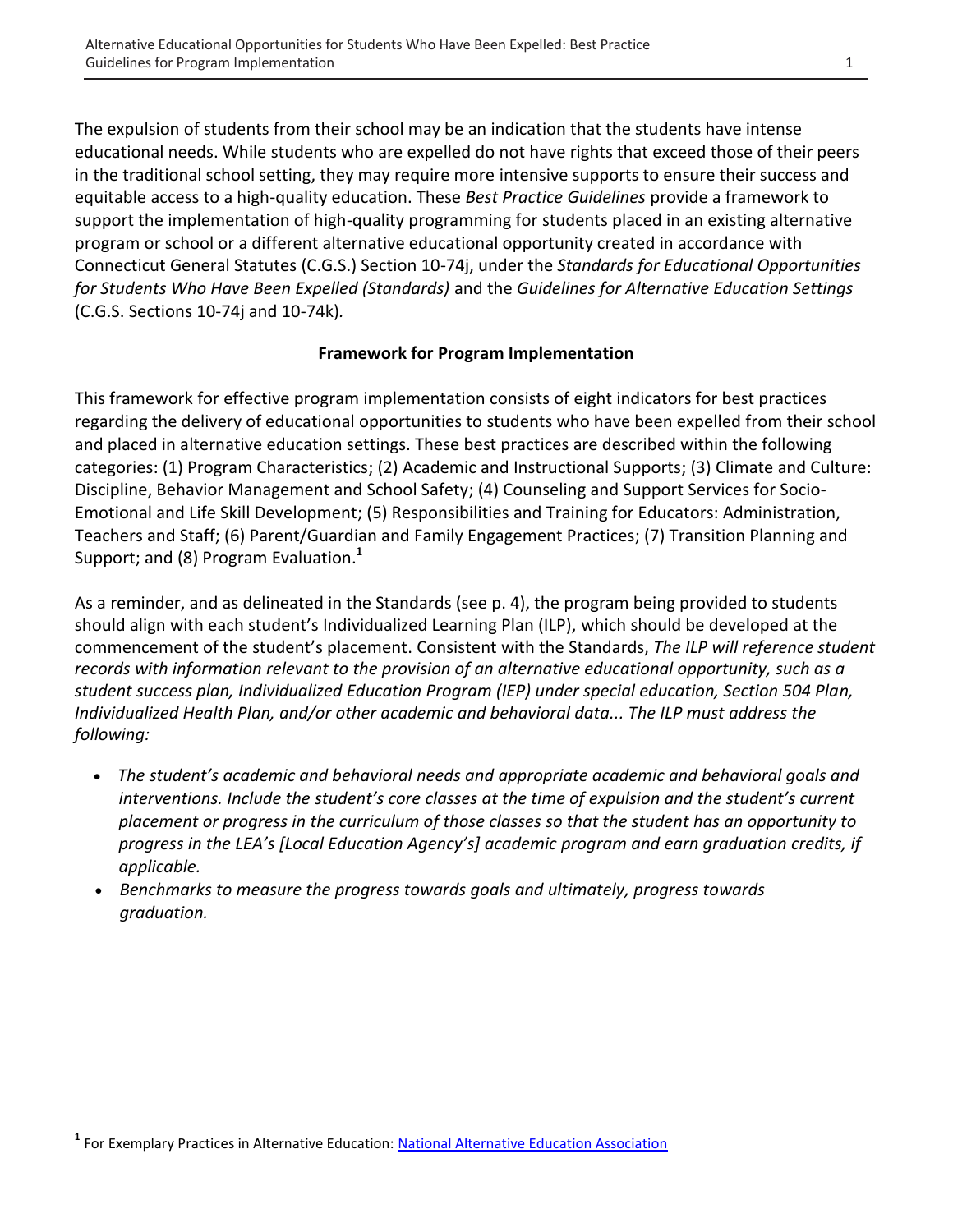- *Timing and method for reviewing the student's progress and for communicating that progress to the parent/guardian or student. For most students, monitoring and reviewing the student's progress will include monitoring the student's attendance, work completion and progress toward meeting the relevant academic standards for particular coursework, and thus progressing toward graduation, if applicable. Such progress must be communicated to the parent/guardian or student with the same frequency as similar progress for students in the regular school environment is reported and communicated to parents/guardians or students.*
- *Provision for the timely transfer of the student's records both from the student's school to the alternative educational opportunity provider, and also from the alternative educational opportunity provider to the student's school.*
- *The possibility of early readmission to the school from which the student was expelled and the early readmission criteria.*

It is important to note that in the case of a student with an IEP, the planning and placement team (PPT) shall determine the appropriate services for the student during the period of expulsion, as well as the alternative educational setting, if necessary. The educational services shall enable the student to continue to participate in the general educational curriculum, although in another setting, and to progress toward meeting the goals contained in the student's IEP. The ILP and IEP should work together to meet the general educational and special education needs of students with disabilities who are eligible for special education.

#### 1. Program Characteristics

Alternative educational opportunities that are designed to serve students who have been expelled should be designed in accordance with C.G.S. Sections 10-74j and 10-74k and demonstrate the following characteristics:

- A high-quality education that is provided in an emotionally safe, culturally responsive and physically safe environment.
	- $\circ$  The alternative education opportunity provides a student-focused perspective based on respect for who students are and the belief that all students can learn to make appropriate choices given the right instruction and climate. This is the foundation for the development of the ILP, which reflects high academic and behavioral expectations for students.
- Although placement is not necessarily a choice, students and their parents/guardians are active members of the planning and placement process and in the development of the ILP.
- Alternative education for students who have been expelled involves a full-time comprehensive experience comparable to what would be experienced at the sending school, which is unlikely to be fulfilled by a homebound or tutoring-only experience.
- High-quality alternative education occurs in a context of respectful, supportive, reciprocal relationships among the LEA leadership (superintendents and local boards of education), the alternative school administration and staff, as well as students and their families.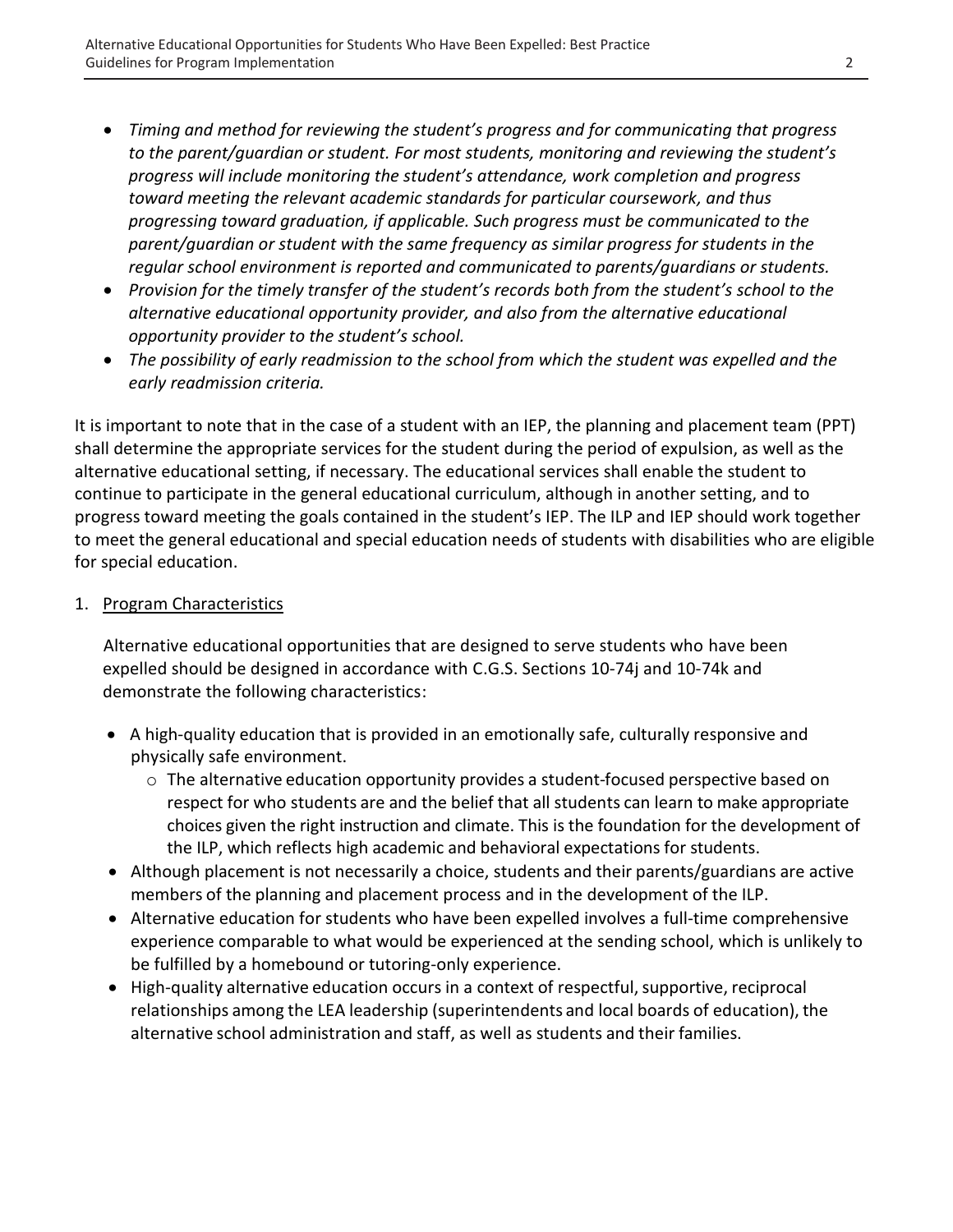- Access to physical facilities or space that adequately accommodate students' needs, as well as those of staff. This includes the provision of adequate space to accommodate technology as a resource for students and educators and "privacy areas" for counseling and the delivery of community-based support services.
- As with all alternative learning environments, alternative education opportunities must be consistent with all local, state and federal laws and regulations regarding physical plant and environment.

#### 2. Academic and Instructional Supports

During an expulsion, a student excluded from school should still have access to the curriculum. During the period of the expulsion, students who are on track for on-time graduation towards college and/or career readiness should be able to maintain their academic trajectory to the greatest degree possible. Conversely, students who are under-credited and/or academically underperforming should be able to accelerate their trajectory towards graduation and college and/or career readiness and receive more intensive educational supports. Academic expectations and goals of all students should be outlined in their ILP.

Alternative education settings should ensure that students' academic needs are being met through the implementation of a systematic and rigorous curriculum, high-quality instruction, appropriate digital and virtual systems, and a range of assessment and progress monitoring practices. These are outlined below.

## Curriculum and Instruction

- All students should receive instruction based on a curriculum aligned to the Connecticut Core Standards (CCS).
- For students who are functioning below grade-level expectations, interventions to improve skills in identified areas of challenge should be implemented in the context of multi-tiered systems of support**<sup>2</sup>** with a focus in the area of literacy.
- Approaches, such as the frameworks for Mastery-Based Personalized Learning**<sup>3</sup>** , are encouraged due to the emphasis on the following:
	- o rigorous college and career learning competencies;
	- o high-quality instruction;
	- o curriculum based on state content standards; and
	- $\circ$  learning based on authentic experiences and application of critical knowledge.
- Instructional practices include cooperative learning, team building, and other group activities to encourage the development of personal/social behaviors important to the success of the community.

 **2** For information on multi-tiered systems of support[: Multi-Tiered Systems of Support](https://link.springer.com/article/10.1007%2Fs12310-014-9139-3)

**<sup>3</sup>** For CT's Mastery-Based Learning Guidelines: [Mastery-Based Guidelines](https://portal.ct.gov/SDE/Mastery-Based-Learning/Guidelines-for-Implementation-Mastery-Based-Learning)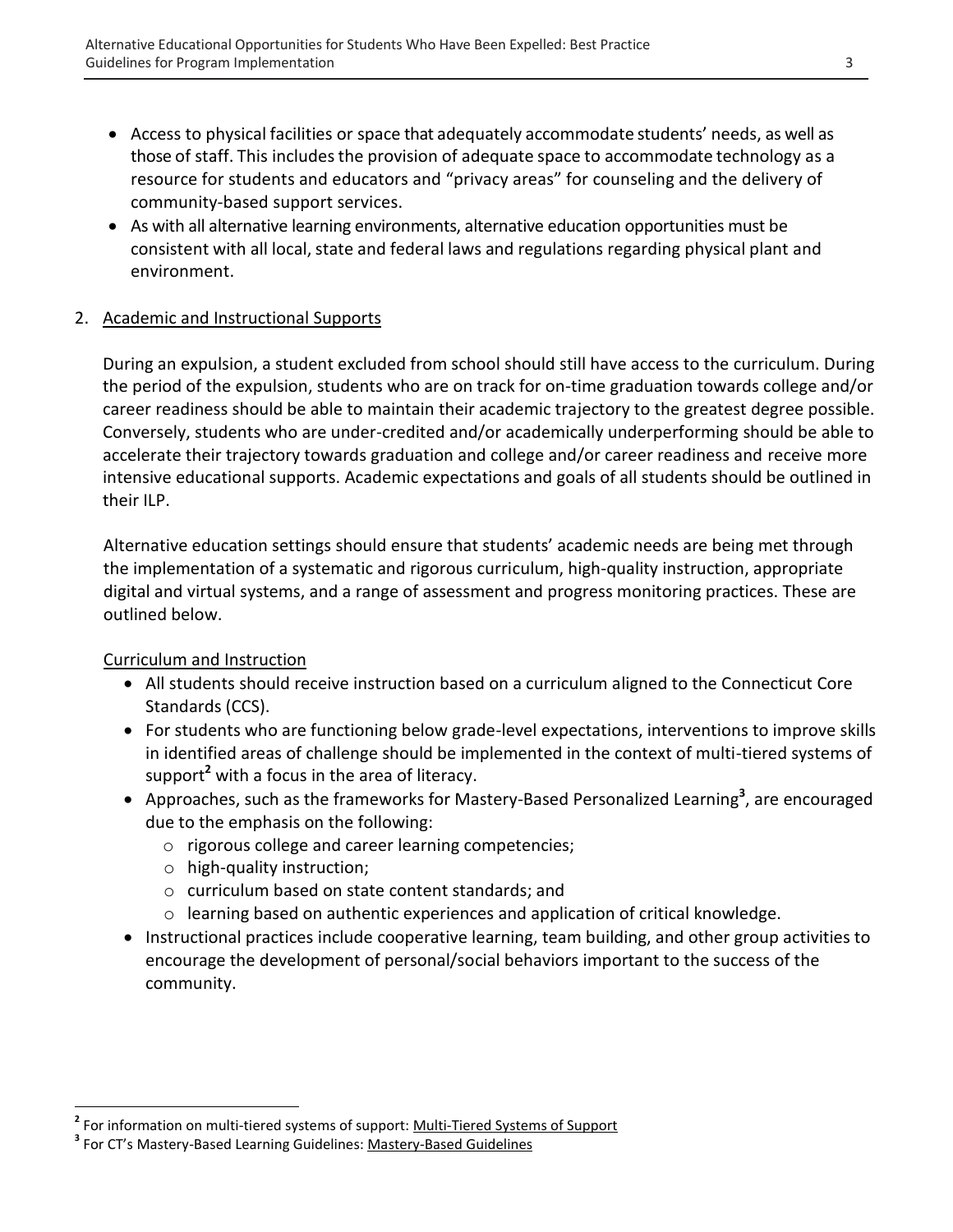#### Digital and Virtual Learning

When appropriate for the individual student, opportunities for blended learning<sup>4</sup> and credit recovery**<sup>5</sup>** through online learning platforms should be explored with considerations for the following:

- Course content should be rigorous and aligned to state and local standards, including the CCS, but is flexible, allowing instructors to customize with additional activities and content.
- Course content should be aligned to the curriculum of the school from which the student was expelled, so that students may stay on track with grade appropriate coursework necessary for graduation. To address immediate questions and provide additional instruction, students should have access to a certified teacher as needed.
- Course design should be clear, incorporates multiple ways to engage in learning, and is organized in lessons and units that are aligned and sequential.
- Course assessments should be easy to understand and allow for timely and frequent feedback to inform teaching and learning.
- Students should be able to develop the prerequisite technology skills to access the course materials.
- Students should have access to ongoing teacher-directed learning and peer learning opportunities to enrich their online learning.
- Procedures should ensure that student information remains confidential, as required by the Family Educational Rights and Privacy Act (FERPA).
- Courses should be updated regularly to adapt to changes in state and national standards and are facilitated by a highly qualified teacher.

## Assessment and Progress Monitoring

- Educators should select assessments for both formative and summative purposes, to guide instruction, monitor student progress, design interventions in the context of a multi-tiered system of supports, and provide appropriate services to benefit the student.
- Staff, students, and parents/guardians should be able to clearly identify the purposes of assessment, which should be outlined in the ILP.
- Multiple measures should be utilized to guide student learning that are aligned with districtwide measures to allow aggregate progress reporting.
- Assessments should include all district and state standardized measures to identify student overall achievement, as well as student progress.

## 3. Climate and Culture: Discipline, Behavior Management and School Safety

Policies and practices must ensure the safety and security of students. Alternative education settings should consider the following:

**<sup>4</sup>**<br><sup>4</sup> For information on blended learning: <u>[CTHSS Blended Learning Model for Delivery of Instruction](https://www.cttech.org/assets/uploads/files/About/Superintendent/Blended-Learning.pdf)</u> **5** For information on credit recovery: [Using Online Learning for Credit Recovery](https://www.flvs.net/docs/default-source/research/inacol-using-online-learning-for-credit-recovery-9-2015.pdf?sfvrsn=0)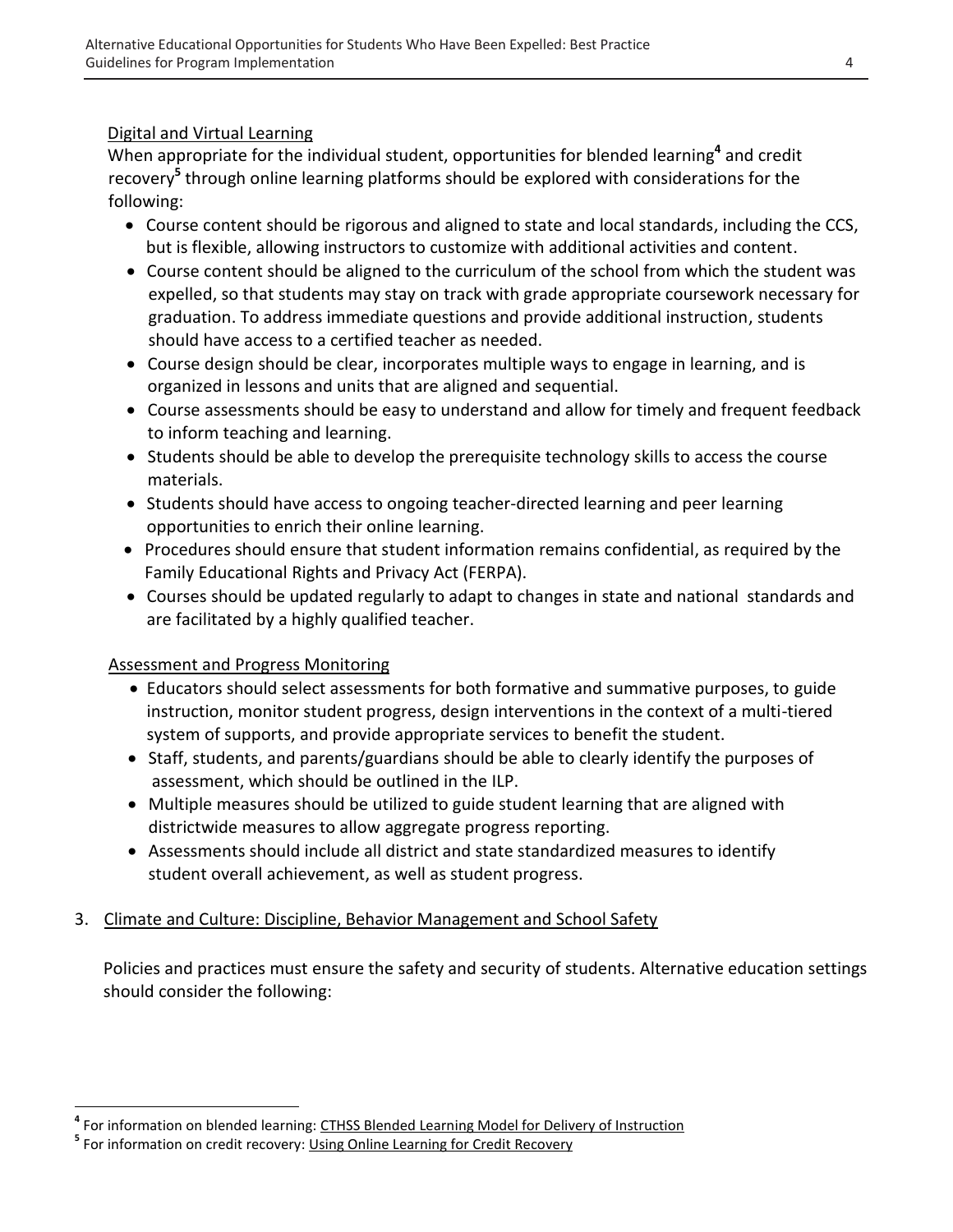- Implement multi-tiered systems of support such as Positive Behavior Interventions and Supports (PBIS)**<sup>6</sup>** that monitor growth and progress towards goals and may provide opportunities to reinforce students' behavioral successes through providing clear expectations and recognition of positive behavior.
- Review and address issues of bullying, discipline, safety procedures and the rules for students as a means to achieve a positive learning environment.

#### 4. Counseling and Support Services for Socio-Emotional and Life Skill Development

Programming should be designed to meet the needs of the *whole child* to prepare the student to be a productive member of the school and larger community*.* To fully address the *whole child* needs of students who have been expelled and are placed in an alternative education setting, both the implementation of the student's ILP and the content of the general program should consider the following: growth mindset and the integration of culturally relevant social and emotional learning (SEL) to support the personal, social and behavioral needs of the students. SEL is the process through which students develop and apply culturally relevant knowledge, skills and attitudes necessary to achieve academic success, college and career readiness and pro-social development.

#### Growth Mindset

When there is a focus on student growth and development, students have greater self-efficacy and persistence**<sup>7</sup>** .

- Students should be encouraged to advocate for their needs and be fully informed about the requirements for graduation and readiness for college or career.
- Factors for students and staff to consider:
	- $\circ$  What are the student's attitudes and beliefs related to academic work?
	- o Understand that these beliefs could have an impact on behaviors and motivation.
	- o Understand behaviors that are commonly associated with being a successful student based on individual needs.
- Students and their families should be regularly informed of their progress and be able to continuously monitor their credits earned with regard to personal goals, completion and graduation.

#### Personal/Social/Life Skills

l

The development of students in the areas related to personal, social, emotional, behavioral, career and other essential learnings, which are not addressed by the CCS should be embedded in the program delivery and/or evidenced in specific course content that is culturally responsive to the students' needs. These areas are identified in the students' ILP and may include the following:

 Opportunities for mentorship should be considered as an opportunity to ensure that every child has a meaningful relationship with a trusted adult.

**<sup>6</sup>** For information on Positive Behavior Interventions and Supports:<https://www.pbis.org/>

**<sup>7</sup>** Dweck, C.S. (2006). Mindset: The New Psychology of Success. New York: Ballantine Books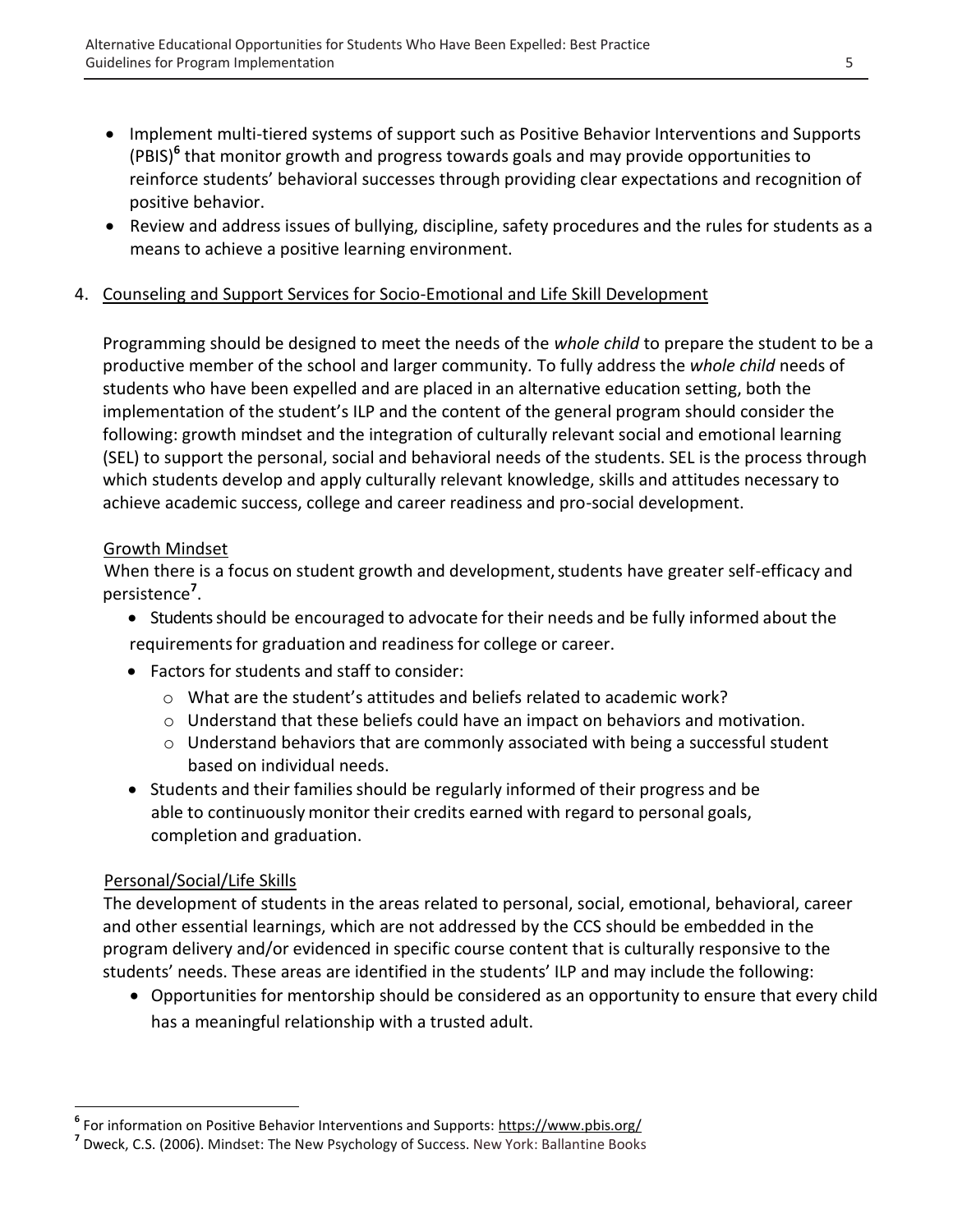- All staff, students, and families should consider cultural differences as critical to understanding personal needs.
- Critically conscious and culturally relevant approaches to academic and social-emotional learning should be integrated across the curriculum to support personal success within the alternative learning environment.

## Community/Social Services

In an effort to support the needs of the *whole child*, all settings providing alternative educational opportunities should ensure that resources provided by support service agencies and relevant community organizations are coordinated to provide multiple support systems for both students and families and should include the following:

- Opportunitiesfor mentorship and service learning, particularly if these were in place prior to the expulsion.
	- $\circ$  This will require strong partnerships among educators, local/state agencies, and community organizations.
- Based on the resources available, a reasonable effort to accommodate the delivery of community-based support services to students and families; the need for such services should be documented in the ILP.
- Regular opportunities for students and their families to receive information and personal assistance to ensure access to relevant community-based support services.

## 5. Responsibilities and Training for Educators: Administration, Teachers and Staff

As instructional leaders, administrators ensure a quality learning environment for students that is compliant with all applicable federal and state laws and regulations and where students receive a high-quality, efficacious educational experience. Administrators work to ensure that staff members are highly qualified, choose to work in an alternative setting, and receive high-quality and relevant professional learning experiences. These are outlined below:

## Staff

- Staff members display the value of high expectations for themselves and their students.
- Staff members are actively committed to building a trusting school environment and understands their position as role models for students.
- Their practices reflect a holistic perspective of care for students' overall development (i.e., personal, social, emotional, intellectual, life success) and create a climate of safety/security.
- Emphasis on the process of learning is valued, embraced, and implemented as the means for creating the primary motivation for student learning.

## Professional Learning

As a part of their system for evaluation, each staff member should have the opportunity to participate in professional learning opportunitiessuch as *Professional Learning Communities (PLCs)*, for self-improvement as indicated by their students' learning objectives. Administrators may prioritize the following areas for professional learning, as necessary: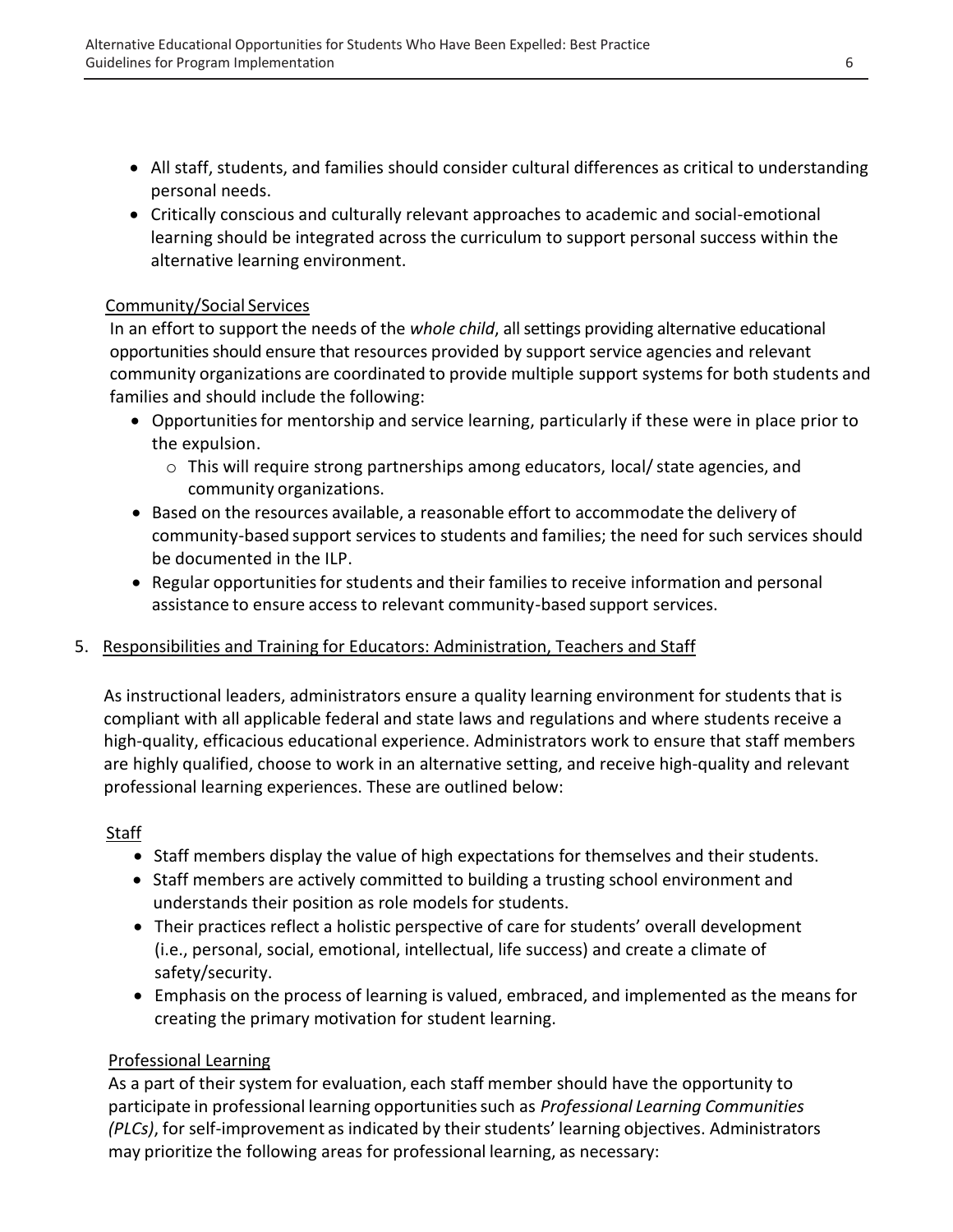- wellness/burnout;
- trauma-informed care, diffusion and de-escalation techniques, and SEL;
- building family-school-community relationships using research-based, culturally relevant, family engagement strategies for working with parents/guardians from diverse backgrounds;
- culturally relevant pedagogy and cultural competency;
- reflective practice;
- addressing the needs of students and/or families in crisis to be able to provide accommodations via the implementation of the ILP; and
- effectively collaborating with community-based support services and how to connect students and families with such support services.

## 6. Parent/Guardian and Family Engagement Practices

As a part of the overall philosophy of alternative education, family involvement should be welcomed and actively supported. While it is understood that a recommendation for a student's expulsion may limit parent choice, families remain equal partners. In this context, equal is defined to mean, "families and educators recognize that both bring valuable knowledge to the table. Their deep knowledge and skills are complementary, overlapping, and essential to ensuring children's success."<sup>8</sup> Suggestions for family engagement include practices to ensure the following:

- Families are aware of the program policies and procedures, as well as information related to their children's educational program, curriculum and instruction.
- Families are involved in all decision-making processes for their children's learning and personal success to the degree possible.
- Structuresfor bi-directional communication are developed to promote the sharing of information.
- Timely and effective communication is presented in a format and language that the families can understand.
- In order to be equal partners, parents/guardians must understand their and their children's rights as it relates to the following:
	- o privacy; and
	- $\circ$  procedures to file grievances resulting from their experiences within the alternative educational opportunity.

## 7. Transition Planning and Support

l

Transitions procedures are important for entry into and exit from the alternative education setting. Students should be enrolled in an appropriate alternative education as soon as possible after an expulsion. The following are recommended:

<sup>&</sup>lt;sup>8</sup> Full, Equal and Equitable Partnerships with Families: Connecticut's Definition and Framework for Family Engagement (Draft June 2018)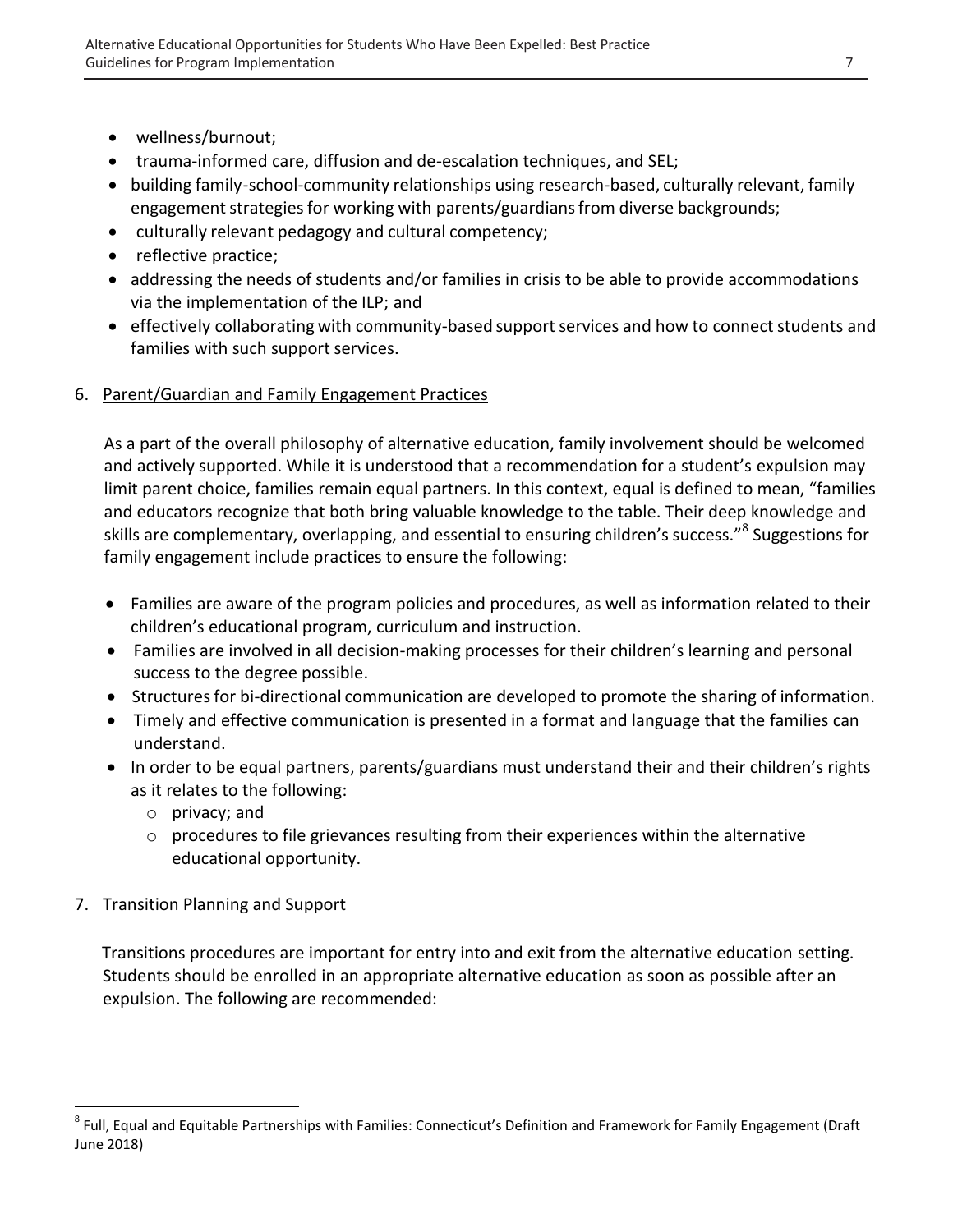- Use the ILP for the following:
	- $\circ$  to formalize the expectations while placed in the alternative setting including expectations allowing an early return to the school from which the student was expelled;
	- $\circ$  to establish communication and coordination with the school from which the student was expelled; and
	- o to assist in fostering a smooth transition back to that school for the students upon completion of their expulsion.
- Use documented admission procedures that help orient newly-entering students and their parents/families to expectations in the alternative education setting.
- Use exit procedures that facilitate ongoing communication between the school from which the student was expelled and the alternative education setting to ease the student's transition back to the sending school.
- Provide transition counseling and other services in the school from which the student was expelled to assist students, as they adjust to the emotional and social effects of reentering the schools.

## 8. Program Evaluation

Administration should regularly assess the alternative education program or setting to ensure that it is meeting the needs of students who have been expelled. Systematic program evaluations for continuous school improvement should be conducted regularly using the following data:

- program implementation ratings;
- student achievement data; and
- student/parent surveys.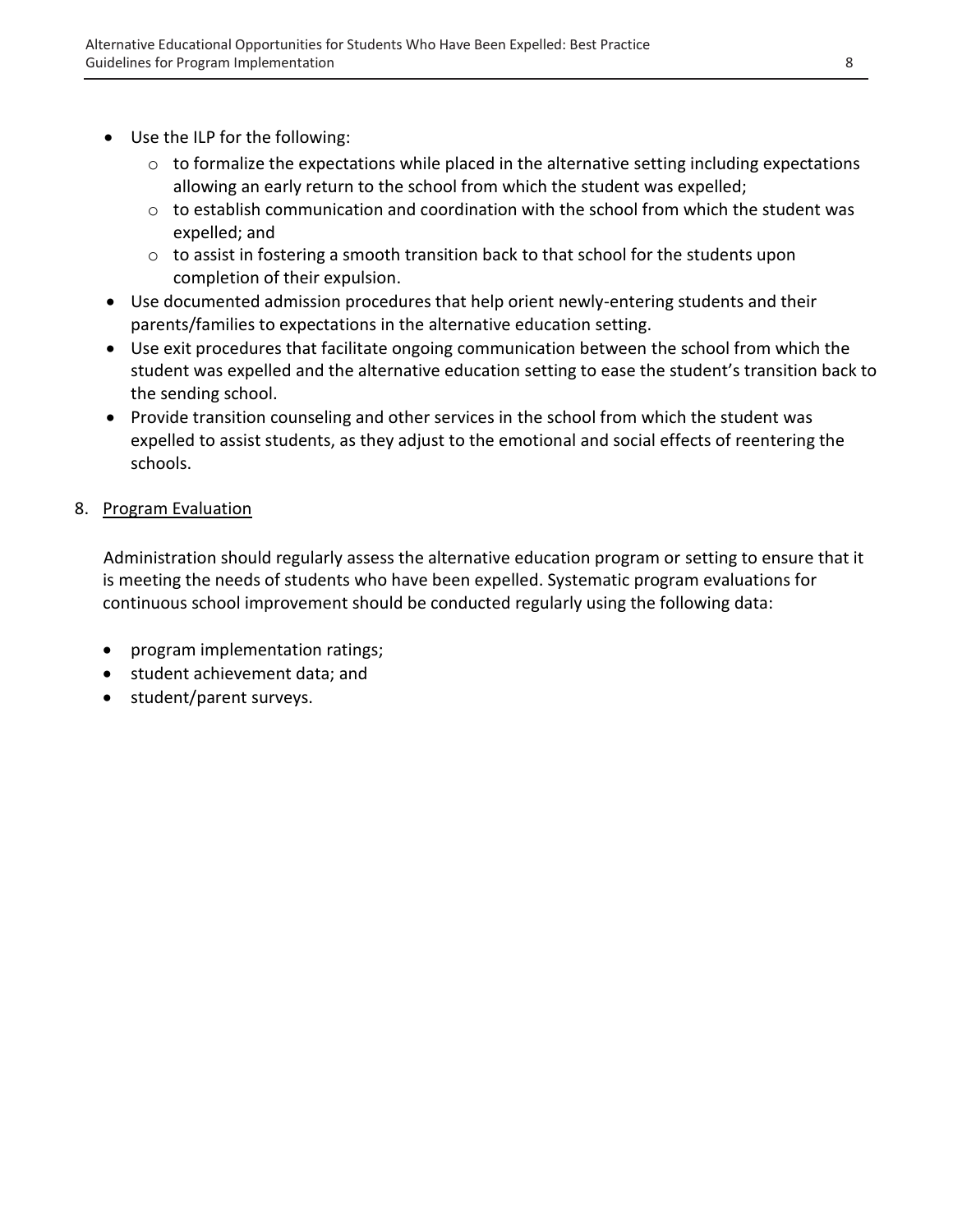#### **Resources**

These resources have been developed as a companion to the Best Practice Guidelines. They are organized around the indicators for best practices that are presented in the Best Practice Guidelines as well as an additional category related to educational opportunities for students who have been expelled. Additions will be made to the list of resources and will be available in the [Discipline in Schools](https://portal.ct.gov/SDE/Rethinking-Discipline-in-Connecticut) section of the Connecticut State Department of Education Web site.

#### **Program Characteristics**

[Anyon, Y., Jenson, J. M., Altschul, I., Farrar, J., McQueen, J., Greer, E., Downing, B. & Simmons, J.](https://ac.els-cdn.com/S0190740914002485/1-s2.0-S0190740914002485-main.pdf?_tid=000d741b-7a87-48f4-97da-540a7e15a873&acdnat=1534530485_728dc278040a1077e73da5edf44854c4)  [\(2014\). The persistent effect of race and the promise of alternatives to suspension in school discipline](https://ac.els-cdn.com/S0190740914002485/1-s2.0-S0190740914002485-main.pdf?_tid=000d741b-7a87-48f4-97da-540a7e15a873&acdnat=1534530485_728dc278040a1077e73da5edf44854c4)  [outcomes. Elseiver. DOI: 10.1016/j.childyouth.2014.06.025.](https://ac.els-cdn.com/S0190740914002485/1-s2.0-S0190740914002485-main.pdf?_tid=000d741b-7a87-48f4-97da-540a7e15a873&acdnat=1534530485_728dc278040a1077e73da5edf44854c4)

Connecticut State Department of Education. (2018). [Connecticut compilation of school discipline laws](https://safesupportivelearning.ed.gov/sites/default/files/discipline-compendium/Connecticut%20School%20Discipline%20Laws%20and%20Regulations.pdf)  [and regulations.](https://safesupportivelearning.ed.gov/sites/default/files/discipline-compendium/Connecticut%20School%20Discipline%20Laws%20and%20Regulations.pdf)

[Faria, A.-M., Sorensen, N., Heppen, J., Bowdon, J., Taylor, S., Eisner, R., & Foster, S. \(2017\). Getting](https://ies.ed.gov/ncee/edlabs/regions/midwest/pdf/REL_2017272.pdf)  [students on track for graduation: Impacts of the Early Warning Intervention and Monitoring System](https://ies.ed.gov/ncee/edlabs/regions/midwest/pdf/REL_2017272.pdf)  after one year (REL 2017–[272\). Washington, DC: U.S. Department of Education, Institute of Education](https://ies.ed.gov/ncee/edlabs/regions/midwest/pdf/REL_2017272.pdf)  [Sciences, National Center for Education Evaluation and Regional Assistance, Regional Educational](https://ies.ed.gov/ncee/edlabs/regions/midwest/pdf/REL_2017272.pdf)  [Laboratory Midwest.](https://ies.ed.gov/ncee/edlabs/regions/midwest/pdf/REL_2017272.pdf)

National Alternative Education Association [Exemplary practices 2.0: standards of quality and program](http://the-naea.org/exemplary-practices-in-alternative-education/)  [evaluation.](http://the-naea.org/exemplary-practices-in-alternative-education/) (2014).

[Preventing Dropout in Secondary Schools, Recommendation 1 \(NCEE 2017-4028\).](https://ies.ed.gov/ncee/wwc/Docs/PracticeGuide/wwc_dropout_092617.pdf)

[Steinberg, M. P., Allensworth, E. M. & Johnson, D. W. \(2011\). Student and Teacher Safety in Chicago](https://consortium.uchicago.edu/downloads/8499safety_in_cps.pdf)  [Public Schools: The Roles of Community Context and School Social Organization. Chicago: Consortium](https://consortium.uchicago.edu/downloads/8499safety_in_cps.pdf)  [on Chicago School Research.](https://consortium.uchicago.edu/downloads/8499safety_in_cps.pdf)

Virginia Department of Education. (2005). [Creating Community Service Opportunities for Expelled](http://www.doe.virginia.gov/federal_programs/safe_drug-free/publications/community_service_suspended_expelled.pdf)  [Youth: A Final Report on Virginia's Experience](http://www.doe.virginia.gov/federal_programs/safe_drug-free/publications/community_service_suspended_expelled.pdf).

[What Works Clearinghouse Intervention Report Dropout Prevention Check & Connect \(Updated May](https://ies.ed.gov/ncee/wwc/Docs/InterventionReports/wwc_checkconnect_050515.pdf)  [2015\).](https://ies.ed.gov/ncee/wwc/Docs/InterventionReports/wwc_checkconnect_050515.pdf)

#### **Academic and Instructional Supports**

Connecticut State Department of Education. (2018). [Guidelines for implementation: Mastery based](https://portal.ct.gov/SDE/Mastery-Based-Learning/Guidelines-for-Implementation-Mastery-Based-Learning)  [learning.](https://portal.ct.gov/SDE/Mastery-Based-Learning/Guidelines-for-Implementation-Mastery-Based-Learning)

Cook, C. R., Lyon, R. L., Kubergovic, D., Wright, D. B., & Zhang, Y. (2015). [A supportive beliefs](https://link.springer.com/article/10.1007%2Fs12310-014-9139-3)  [intervention to facilitate the implementation of evidence-based practices within a multi-tiered system](https://link.springer.com/article/10.1007%2Fs12310-014-9139-3)  [of supports.](https://link.springer.com/article/10.1007%2Fs12310-014-9139-3) *School Mental Health, 7*, 49-60.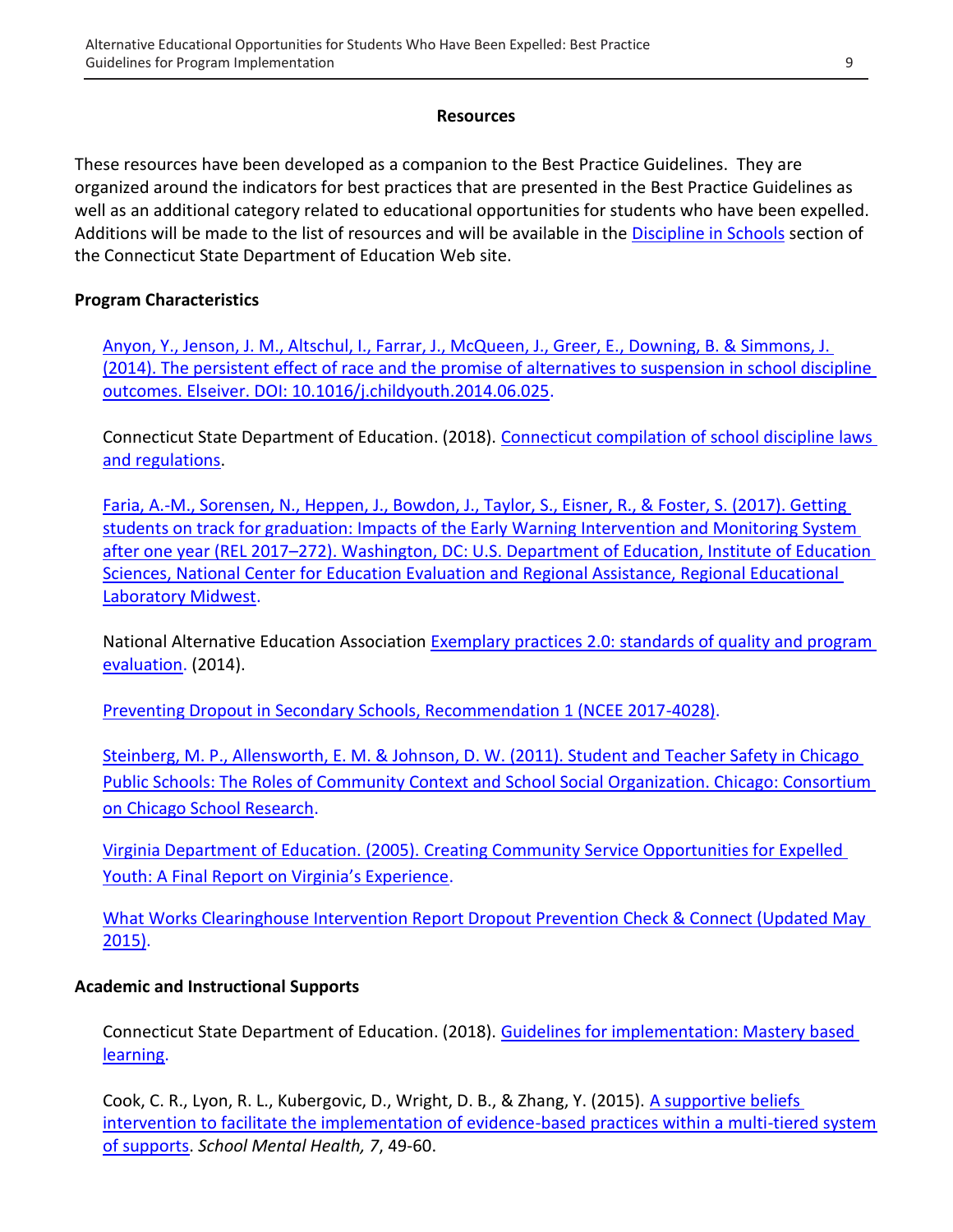[CTHSS initiates blended learning model for delivery of instruction](https://www.cttech.org/assets/uploads/files/About/Superintendent/Blended-Learning.pdf) (PowerPoint providing basic information on blended learning.

[DiPietro, M., Ferdig, R. E., & Black, E. W. \(2008\). Best practices in teaching K-12 Online: Lessons](https://www.ncolr.org/jiol/issues/pdf/7.1.2.pdf)  [learned from Michigan virtual school teachers.](https://www.ncolr.org/jiol/issues/pdf/7.1.2.pdf) *Journal of Interactive Online Learning, 7*, 10-35.

Graham, C. R. (2004). Blended learning systems: Definition, current trends, and future directions. In Bonk, C. J. & Graham, C. R. (Eds.) *Handbook of blended learning: Global perspectives, local designs*. San Francisco, CA: Pfeiffer Publishing.

Watson, J., Gemin, B., Murin, A., Powell, A., Roberts, V., & Patrick, S. (2015). Using online learning for [credit recovery: Getting back on track to graduation.](https://www.flvs.net/docs/default-source/research/inacol-using-online-learning-for-credit-recovery-9-2015.pdf?sfvrsn=0) *Promising practices in blended and online learning.*

## **Climate and Culture: Discipline, Behavior Management and School Safety**

[Balfanz, R. & Byrnes, V. Meeting the Challenge of Combatting Chronic Absenteeism. Johns Hopkins](https://files.eric.ed.gov/fulltext/ED544570.pdf)  School of [Education, Everyone Graduates Center.](https://files.eric.ed.gov/fulltext/ED544570.pdf)

Bradshaw, C. P., Waasdorp T. E., Leaf, P J. (2012). *Effects of schoolwide positive behavioral* [interventions and supports on child behavior problems. Journal of The American Academy of](https://static1.squarespace.com/static/518bb7cde4b0d1e7bd9c37b5/t/51a2d69fe4b040633930bfa0/1369626271942/Effects+of+school-wide+Positive+Behavioral+Interventions+and+Supports+on+Child+Behavior+Problems.pdf)  [Pediatrics. 2012 Nov; 130\(5\): e1136](https://static1.squarespace.com/static/518bb7cde4b0d1e7bd9c37b5/t/51a2d69fe4b040633930bfa0/1369626271942/Effects+of+school-wide+Positive+Behavioral+Interventions+and+Supports+on+Child+Behavior+Problems.pdf)–e1145.

[Blum, R. \(2005\). School Connectedness: Improving Students' Lives. Johns Hopkins Bloomberg School](https://www.casciac.org/pdfs/SchoolConnectedness.pdf)  [of Public Health, Baltimore, Maryland.](https://www.casciac.org/pdfs/SchoolConnectedness.pdf)

Center for Effective Practice, Child Health & Development Institute of Connecticut. (2013). The SBDI [Toolkit: A community Resource for Reducing School Based Arrests.](https://www.chdi.org/index.php/news/news-events/sbdi-toolkit-community-resource-reducing-school-based-arrests)

Connecticut State Department of Education Chronic Absenteeism link: [https://portal.ct.gov/SDE/Chronic-Absence/Chronic-Absence.](https://portal.ct.gov/SDE/Chronic-Absence/Chronic-Absence)

Connecticut State Department of Education School Discipline link: [https://portal.ct.gov/SDE/Rethinking-Discipline-in-Connecticut/Related-Resources.](https://portal.ct.gov/SDE/Rethinking-Discipline-in-Connecticut/Related-Resources)

The CSDE Guidelines for Identifying and Educating Students with Emotional Disturbance: [https://portal.ct.gov/SDE/Publications/Identifying-and-Educating-Students-with-Emotional-](https://portal.ct.gov/SDE/Publications/Identifying-and-Educating-Students-with-Emotional-Disturbance)[Disturbance.](https://portal.ct.gov/SDE/Publications/Identifying-and-Educating-Students-with-Emotional-Disturbance)

The CSDE Guidelines for the Practice of School Psychology: [https://portal.ct.gov/-/media/SDE/Special-](https://portal.ct.gov/-/media/SDE/Special-Education/School-Psychology/GuidelinesSchoolPsychology.pdf?la=en)[Education/School-Psychology/GuidelinesSchoolPsychology.pdf?la=en.](https://portal.ct.gov/-/media/SDE/Special-Education/School-Psychology/GuidelinesSchoolPsychology.pdf?la=en)

[Centers for Disease Control and Prevention. School Connectedness: Strategies for Increasing](https://www.cdc.gov/healthyyouth/protective/pdf/connectedness.pdf)  [Protective Factors Among Youth. Atlanta, GA: U.S. Department of Health and Human Services; 2009.](https://www.cdc.gov/healthyyouth/protective/pdf/connectedness.pdf)

[Klem, A.M. & Connell, J.P. \(2004\). Relationships matter: linking teacher support to student](https://pdfs.semanticscholar.org/62ba/e2c89bc37bcdd165c60beb721c95a8771527.pdf)  [engagement and achievement. Journal of School Health; 74\(7\): 262](https://pdfs.semanticscholar.org/62ba/e2c89bc37bcdd165c60beb721c95a8771527.pdf)–273.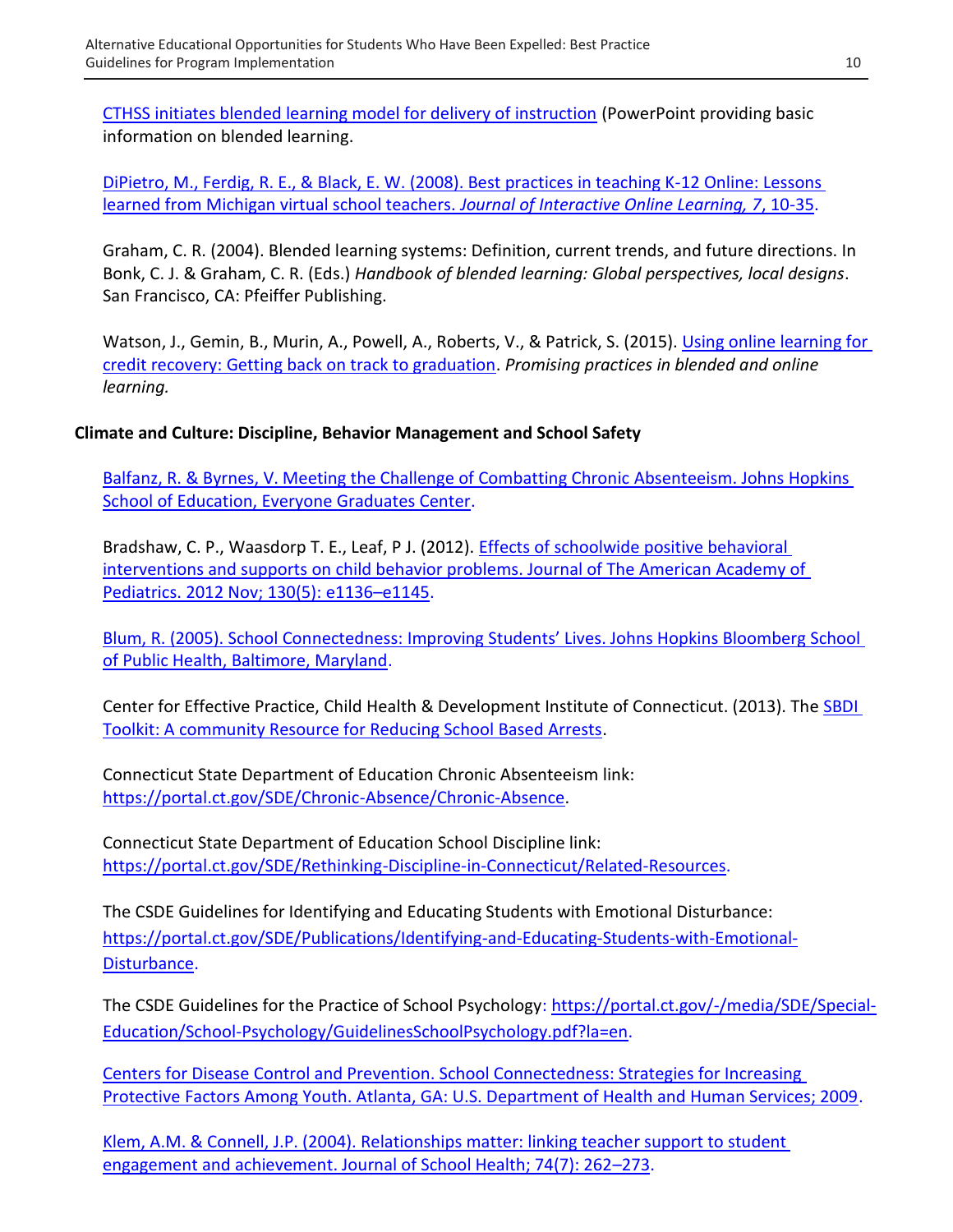[McNeely C. \(2003\). Connections to school as an indicator of positive development. Paper presented at](https://www.childtrends.org/wp-content/uploads/2013/05/Child_Trends-2003_03_12_PD_PDConfMcNeely.pdf)  [the Indicators of Positive Development Conference, Washington, DC, March 12-13, 2003](https://www.childtrends.org/wp-content/uploads/2013/05/Child_Trends-2003_03_12_PD_PDConfMcNeely.pdf)*.*

[National Scientific Council on the Developing Child. \(2015\). Supportive Relationships and Active Skill-](https://developingchild.harvard.edu/resources/supportive-relationships-and-active-skill-building-strengthen-the-foundations-of-resilience/)[Building Strengthen the Foundations of Resilience: Working Paper 13.](https://developingchild.harvard.edu/resources/supportive-relationships-and-active-skill-building-strengthen-the-foundations-of-resilience/)

Okonofua, J. et al., [Brief intervention to encourage empathic discipline cuts suspension rates in half](http://www.pnas.org/content/113/19/5221)  [among adolescents](http://www.pnas.org/content/113/19/5221) (2016). Proceedings of the National Academy of Sciences 113 (19): 5221-5226.

Public Counsel. (2017). [Fix School Discipline: A Toolkit for Educators.](http://www.fixschooldiscipline.org/educator-toolkit/)

## C**ounseling and Support Services for Socio-Emotional and Life Skill Development**

[Addressing the Health-Related Causes of Chronic Absenteeism, A Tool Kit for Action, Healthy Schools](https://healthyschoolscampaign.org/wp-content/uploads/2015/06/Overview-Addressing_Health-Related_Chronic_Absenteeism_Toolkit_for_Action.pdf)  [Campaign. Healthy Schools Campaign.](https://healthyschoolscampaign.org/wp-content/uploads/2015/06/Overview-Addressing_Health-Related_Chronic_Absenteeism_Toolkit_for_Action.pdf)

[Balfanz, R. & Byrnes, V. Meeting the Challenge of Combatting Chronic Absenteeism. Johns Hopkins](https://files.eric.ed.gov/fulltext/ED544570.pdf)  [School of Education, Everyone Graduates Center.](https://files.eric.ed.gov/fulltext/ED544570.pdf)

Boccanfuso, C. & Kuhfeld, M. (2011). [Multiple Responses, Promising Results: Evidence-Based, Non](https://www.childtrends.org/wp-content/uploads/2011/03/Child_Trends-2011_03_01_RB_AltToZeroTolerance.pdf)[punitive Alternatives To Zero Tolerance,](https://www.childtrends.org/wp-content/uploads/2011/03/Child_Trends-2011_03_01_RB_AltToZeroTolerance.pdf) Child Trends Research to Results Brief.

[Brackett, M.A., Rivers, S. E., Reyes, M. R. & Salovey, P. \(2010\). Enhancing academic performance and](http://ei.yale.edu/wp-content/uploads/2013/09/pub185_LAIDarticle_2012.pdf)  [social and emotional competence with RULER feeling words curriculum. Elsevier Inc.](http://ei.yale.edu/wp-content/uploads/2013/09/pub185_LAIDarticle_2012.pdf)  [doi:10.1016/j.lindif.2010.10.002.](http://ei.yale.edu/wp-content/uploads/2013/09/pub185_LAIDarticle_2012.pdf)

Connecticut State Department of Education Comprehensive School Counseling link: [https://portal.ct.gov/SDE/School-Counseling/Comprehensive-School-Counseling/How-To.](https://portal.ct.gov/SDE/School-Counseling/Comprehensive-School-Counseling/How-To)

Connecticut State Department of Education Comprehensive School Counseling link: [https://portal.ct.gov/SDE/Publications/Delivery-of-School-Social-Work-Services/Standards-for-School-](https://portal.ct.gov/SDE/Publications/Delivery-of-School-Social-Work-Services/Standards-for-School-Social-Work-Practice)[Social-Work-Practice.](https://portal.ct.gov/SDE/Publications/Delivery-of-School-Social-Work-Services/Standards-for-School-Social-Work-Practice)

[Durlak, J. A., Weissberg, R. P., Dymnicki, A. B., Taylor, R. D. & Schellinger, K. B. \(2011\). The impact of](https://www.casel.org/wp-content/uploads/2016/06/meta-analysis-child-development-1.pdf)  [enhancing students' social and emotional learning: A meta](https://www.casel.org/wp-content/uploads/2016/06/meta-analysis-child-development-1.pdf)-analysis of school-based universal [interventions. Child Development, 82\(1\): 405](https://www.casel.org/wp-content/uploads/2016/06/meta-analysis-child-development-1.pdf)–432.

Dweck, C.S. (2006). Mindset: The New Psychology of Success. New York: Ballantine Books

[Edwards, L. \(2013\). School Counselors Improving Attendance. Georgia School Counselors Association](https://files.eric.ed.gov/fulltext/EJ1072613.pdf)  [Journal. 2013 Nov; 20\(1\).](https://files.eric.ed.gov/fulltext/EJ1072613.pdf)

[Rivers, S. E., Brackett, M. A., Reyes, M. R., Elbertson, N. A. & Salovey,](http://ei.yale.edu/wp-content/uploads/2013/06/pub326_2013_PreventionScience.pdf) P. (2012). Improving the Social [and Emotional Climate of Classrooms: A Clustered Randomized Controlled Trial Testing The RULER](http://ei.yale.edu/wp-content/uploads/2013/06/pub326_2013_PreventionScience.pdf)  [Approach. doi 10.1007/s11121-012-0305-2.](http://ei.yale.edu/wp-content/uploads/2013/06/pub326_2013_PreventionScience.pdf)